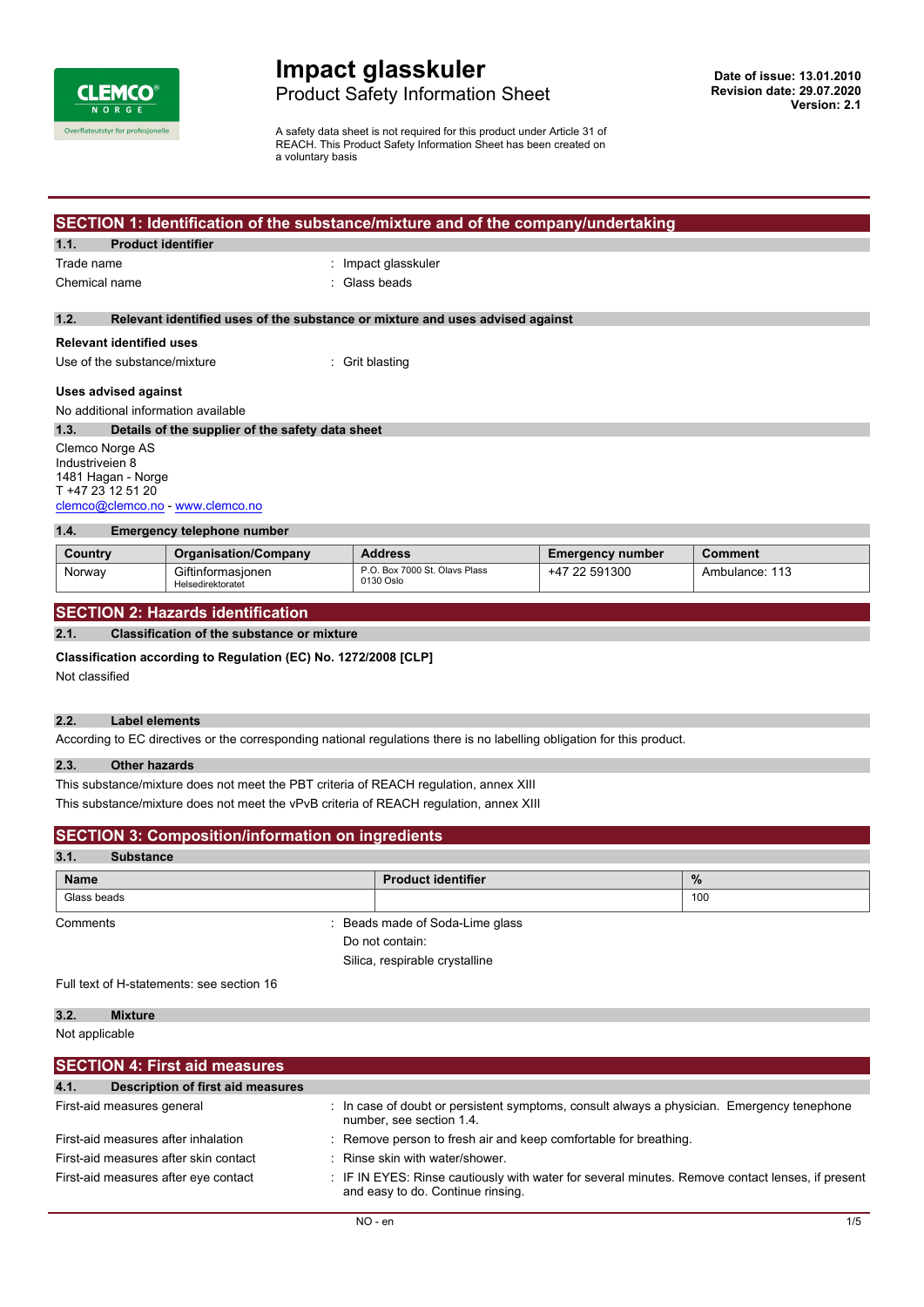Product Safety Information Sheet

| First-aid measures after ingestion                         | Rinse mouth. Give water to drink. Do not induce vomiting. Call a poison center or a doctor if<br>you feel unwell.                                                                            |
|------------------------------------------------------------|----------------------------------------------------------------------------------------------------------------------------------------------------------------------------------------------|
| 4.2.                                                       | Most important symptoms and effects, both acute and delayed                                                                                                                                  |
| Symptoms/injuries after inhalation                         | : Dust : May cause respiratory irritation.                                                                                                                                                   |
| Symptoms/injuries after eye contact                        | : Dust may irritate eyes mechanically.                                                                                                                                                       |
| 4.3.                                                       | Indication of any immediate medical attention and special treatment needed                                                                                                                   |
| Treat symptomatically.                                     |                                                                                                                                                                                              |
| <b>SECTION 5: Firefighting measures</b>                    |                                                                                                                                                                                              |
| <b>Extinguishing media</b><br>5.1.                         |                                                                                                                                                                                              |
| Suitable extinguishing media                               | : Use fire-extinguishing media appropriate for surrounding materials.                                                                                                                        |
| Unsuitable extinguishing media                             | : Do not use straight streams.                                                                                                                                                               |
| 5.2.                                                       | Special hazards arising from the substance or mixture                                                                                                                                        |
| Fire hazard                                                | : Non flammable.                                                                                                                                                                             |
| 5.3.<br><b>Advice for firefighters</b>                     |                                                                                                                                                                                              |
| Protection during firefighting                             | : Do not enter fire area without proper protective equipment, including respiratory protection.                                                                                              |
| <b>SECTION 6: Accidental release measures</b>              |                                                                                                                                                                                              |
| 6.1.                                                       | Personal precautions, protective equipment and emergency procedures                                                                                                                          |
| General measures                                           | : Ventilate spillage area. Do not breathe dust. Use personal protective equipment as required.<br>Refer to section 8.                                                                        |
| 6.2.<br><b>Environmental precautions</b>                   |                                                                                                                                                                                              |
| Avoid release to the environment.                          |                                                                                                                                                                                              |
| 6.3.                                                       | Methods and material for containment and cleaning up                                                                                                                                         |
| Methods for cleaning up                                    | : Mechanically recover the product.                                                                                                                                                          |
| Other information                                          | Dispose of materials or solid residues at an authorized site. Refer to section 13.                                                                                                           |
| 6.4.<br>Reference to other sections                        |                                                                                                                                                                                              |
| For further information refer to section 8 and 13.         |                                                                                                                                                                                              |
| <b>SECTION 7: Handling and storage</b>                     |                                                                                                                                                                                              |
| 7.1.<br><b>Precautions for safe handling</b>               |                                                                                                                                                                                              |
| Precautions for safe handling                              | : Do not breathe dust. Ensure good ventilation of the work station. Wear personal protective<br>equipment. Refer to section 8.                                                               |
| Hygiene measures                                           | Do not eat, drink or smoke when using this product. Always wash hands after handling the<br>product.                                                                                         |
| 7.2.                                                       | Conditions for safe storage, including any incompatibilities                                                                                                                                 |
| Storage conditions                                         | : Store in a dry place. Store in a closed container.                                                                                                                                         |
| 7.3.<br>Specific end use(s)                                |                                                                                                                                                                                              |
| No additional information available                        |                                                                                                                                                                                              |
| <b>SECTION 8: Exposure controls/personal protection</b>    |                                                                                                                                                                                              |
| 8.1.<br><b>Control parameters</b>                          |                                                                                                                                                                                              |
| Impact glasskuler                                          |                                                                                                                                                                                              |
| Norway                                                     | Total inhalable dust: 10 mg/m <sup>3</sup><br>Respirable dust: 5 mg/m <sup>3</sup>                                                                                                           |
| 8.2.<br><b>Exposure controls</b>                           |                                                                                                                                                                                              |
| Appropriate engineering controls                           | : Ensure good ventilation of the work station.                                                                                                                                               |
| Personal protective equipment                              | During blasting an approved blast helmet/mask with compressed air supply together with<br>protection clothing and gloves must be used to protect against rebounding blast media and<br>dust. |
| Hand protection:<br>Protective gloves. Leather. EN 388     |                                                                                                                                                                                              |
| Eye protection:<br>Chemical goggles or face shield. EN 166 |                                                                                                                                                                                              |
| Skin and body protection:                                  |                                                                                                                                                                                              |
|                                                            |                                                                                                                                                                                              |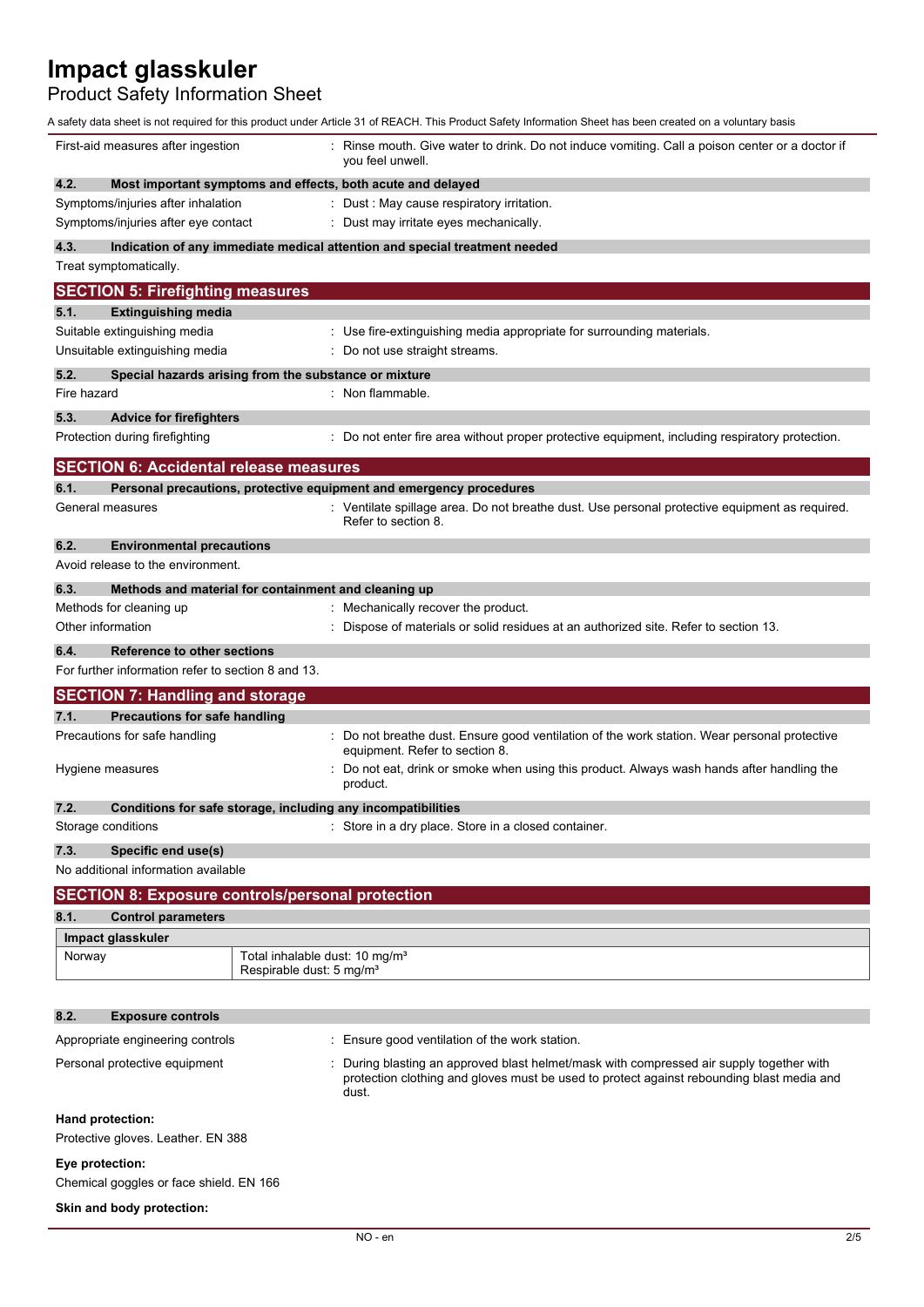Product Safety Information Sheet

A safety data sheet is not required for this product under Article 31 of REACH. This Product Safety Information Sheet has been created on a voluntary basis

Wear suitable protective clothing

# **Respiratory protection:**

Dust production: dust mask with filter type P2. EN 143. In case of insufficient ventilation, wear suitable respiratory equipment. EN 12083

Environmental exposure controls : Avoid release to the environment.

# **SECTION 9: Physical and chemical properties**

| 9.1.                    | Information on basic physical and chemical properties |                         |
|-------------------------|-------------------------------------------------------|-------------------------|
| Physical state          |                                                       | Solid                   |
| Appearance              |                                                       | Little spheres.         |
| Colour                  |                                                       | clear.                  |
| Odour                   |                                                       | odourless.              |
| Odour threshold         |                                                       | Not applicable          |
| рH                      |                                                       | No data available       |
|                         | Relative evaporation rate (butyl acetate=1)           | Not applicable          |
| Melting point           |                                                       | $\approx$ 730 °C        |
| Freezing point          |                                                       | Not applicable          |
| Boiling point           |                                                       | Not applicable          |
| Flash point             |                                                       | Not applicable          |
|                         | Auto-ignition temperature                             | Not applicable          |
|                         | Decomposition temperature                             | No data available       |
|                         | Flammability (solid, gas)                             | Non flammable           |
| Vapour pressure         |                                                       | Not applicable          |
|                         | Relative vapour density at 20 °C                      | Not applicable          |
| Relative density        |                                                       | No data available       |
| Density                 |                                                       | $2.5$ g/cm <sup>3</sup> |
| Solubility              |                                                       | Insoluble in water.     |
| Log Pow                 |                                                       | No data available       |
|                         | Viscosity, kinematic                                  | Not applicable          |
|                         | Viscosity, dynamic                                    | Not applicable          |
|                         | <b>Explosive properties</b>                           | Not explosive.          |
|                         | Oxidising properties                                  | Non flammable.          |
| <b>Explosive limits</b> |                                                       | Not applicable          |

## **9.2. Other information**

No additional information available

|                | <b>SECTION 10: Stability and reactivity</b>                                        |                                                                                                      |
|----------------|------------------------------------------------------------------------------------|------------------------------------------------------------------------------------------------------|
| 10.1.          | <b>Reactivity</b>                                                                  |                                                                                                      |
|                | The product is non-reactive under normal conditions of use, storage and transport. |                                                                                                      |
| 10.2.          | <b>Chemical stability</b>                                                          |                                                                                                      |
|                | Stable under normal conditions.                                                    |                                                                                                      |
| 10.3.          | <b>Possibility of hazardous reactions</b>                                          |                                                                                                      |
|                | No dangerous reactions known under normal conditions of use.                       |                                                                                                      |
| 10.4.          | <b>Conditions to avoid</b>                                                         |                                                                                                      |
|                | None under recommended storage and handling conditions (see section 7).            |                                                                                                      |
| 10.5.          | Incompatible materials                                                             |                                                                                                      |
|                | None to our knowledge.                                                             |                                                                                                      |
| 10.6.          | <b>Hazardous decomposition products</b>                                            |                                                                                                      |
|                |                                                                                    | Under normal conditions of storage and use, hazardous decomposition products should not be produced. |
|                | <b>SECTION 11: Toxicological information</b>                                       |                                                                                                      |
| 11.1.          | Information on toxicological effects                                               |                                                                                                      |
| Acute toxicity |                                                                                    | : Not classified (Based on available data, the classification criteria are not met)                  |
|                | Skin corrosion/irritation                                                          | Not classified (Based on available data, the classification criteria are not met)                    |
|                | Additional information                                                             | Dust may irritate the skin in a mechanical way                                                       |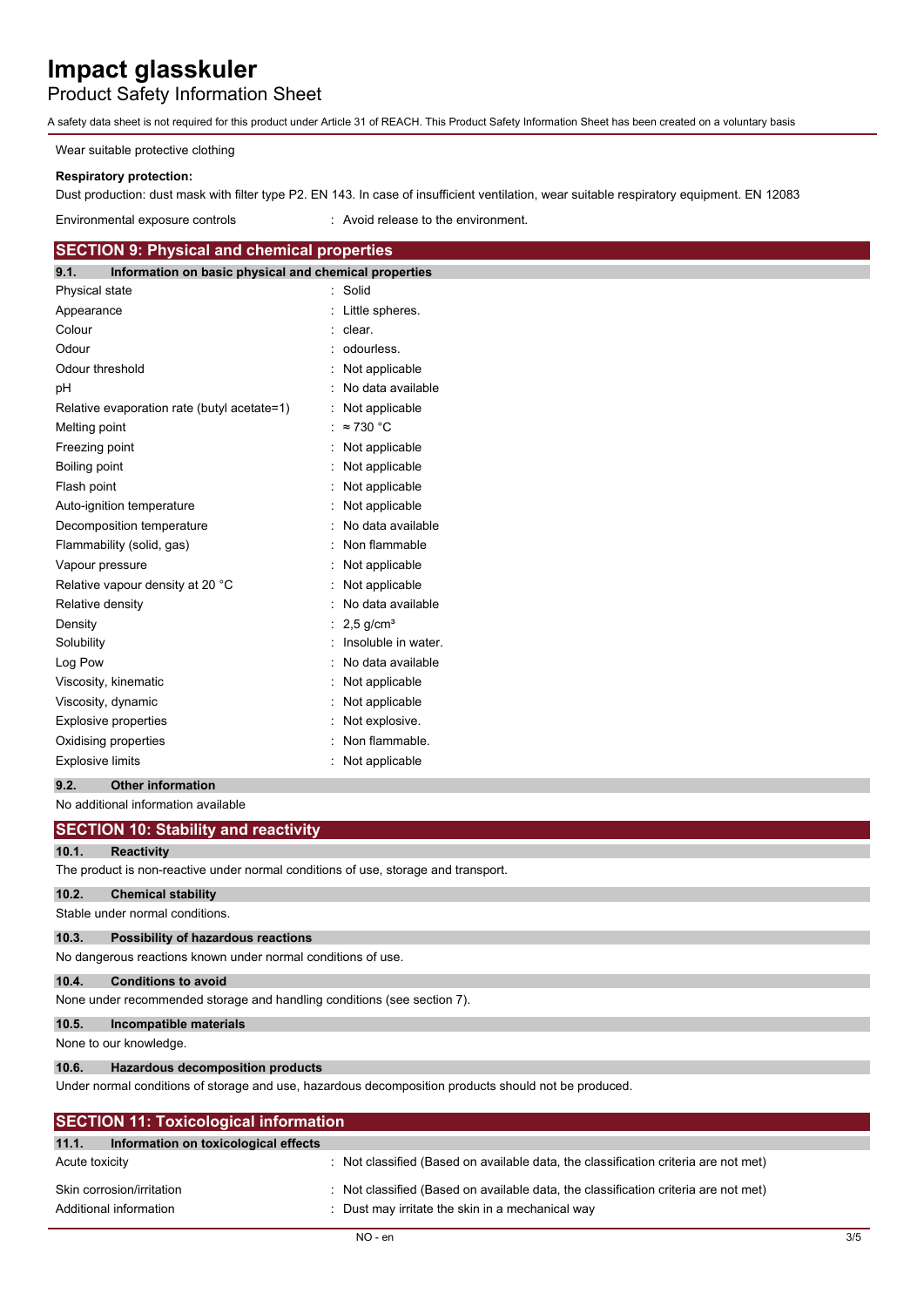# Product Safety Information Sheet

A safety data sheet is not required for this product under Article 31 of REACH. This Product Safety Information Sheet has been created on a voluntary basis

| Serious eye damage/irritation                         | : Not classified (Based on available data, the classification criteria are not met)            |
|-------------------------------------------------------|------------------------------------------------------------------------------------------------|
| Additional information                                | : Dust may irritate eyes mechanically                                                          |
| Respiratory or skin sensitisation                     | : Not classified (Based on available data, the classification criteria are not met)            |
| Germ cell mutagenicity                                | : Not classified (Based on available data, the classification criteria are not met)            |
| Carcinogenicity                                       | : Not classified (Based on available data, the classification criteria are not met)            |
| Reproductive toxicity                                 | : Not classified (Based on available data, the classification criteria are not met)            |
| Specific target organ toxicity (single exposure)      | : Not classified (Based on available data, the classification criteria are not met)            |
| Additional information                                | : Dust from this product may cause respiratory irritation                                      |
| Specific target organ toxicity (repeated<br>exposure) | : Not classified (Based on available data, the classification criteria are not met)            |
| Aspiration hazard                                     | : Not classified (Based on available data, the classification criteria are not met)            |
| Other information                                     | : Used product may contain contaminations with greater health risks than the original product. |

|                   | <b>SECTION 12: Ecological information</b> |                                                                                                                            |
|-------------------|-------------------------------------------|----------------------------------------------------------------------------------------------------------------------------|
| 12.1.             | <b>Toxicity</b>                           |                                                                                                                            |
| Ecology - general |                                           | : The product is not considered harmful to aquatic organisms nor to cause long-term adverse<br>effects in the environment. |

| 12.2. | Persistence and degradability                                                          |                                                   |
|-------|----------------------------------------------------------------------------------------|---------------------------------------------------|
|       | Impact glasskuler                                                                      |                                                   |
|       | Persistence and degradability                                                          | Not relevant. Contains only inorganic substances. |
| 12.3. | <b>Bioaccumulative potential</b>                                                       |                                                   |
|       | Impact glasskuler                                                                      |                                                   |
|       | Bioaccumulative potential                                                              | No bioaccumulation.                               |
| 12.4. | <b>Mobility in soil</b>                                                                |                                                   |
|       | Impact glasskuler                                                                      |                                                   |
|       | Ecology - soil                                                                         | Insoluble in water. Substance sinks in water.     |
| 12.5. | <b>Results of PBT and vPvB assessment</b>                                              |                                                   |
|       | Impact glasskuler                                                                      |                                                   |
|       | This substance/mixture does not meet the PBT criteria of REACH regulation, annex XIII  |                                                   |
|       | This substance/mixture does not meet the vPvB criteria of REACH requiation, annex XIII |                                                   |
|       |                                                                                        |                                                   |

## **12.6. Other adverse effects**

No additional information available

| <b>SECTION 13: Disposal considerations</b> |                                                                                                                                                                  |  |  |  |  |  |
|--------------------------------------------|------------------------------------------------------------------------------------------------------------------------------------------------------------------|--|--|--|--|--|
| 13.1.<br>Waste treatment methods           |                                                                                                                                                                  |  |  |  |  |  |
| Waste treatment methods                    | Non hazardous waste. If recycling is not possible, eliminate in accordance with local valid<br>waste disposal regulations.                                       |  |  |  |  |  |
| Additional information                     | : Used product can be hahazardous waste.                                                                                                                         |  |  |  |  |  |
| European List of Waste (LoW) code          | $\pm$ 12 01 16 <sup>*</sup> - waste blasting material containing dangerous substances<br>1201 17 - waste blasting material other than those mentioned in 1201 16 |  |  |  |  |  |

# **SECTION 14: Transport information**

|  | In accordance with ADR / RID / IMDG / IATA / ADN |  |  |  |  |  |
|--|--------------------------------------------------|--|--|--|--|--|
|--|--------------------------------------------------|--|--|--|--|--|

| <b>ADR</b>                          | <b>IMDG</b>   | <b>IATA</b>   | <b>ADN</b>    | <b>RID</b>    |
|-------------------------------------|---------------|---------------|---------------|---------------|
| <b>UN number</b><br>14.1.           |               |               |               |               |
| Not regulated                       | Not regulated | Not regulated | Not regulated | Not regulated |
| UN proper shipping name<br>14.2.    |               |               |               |               |
| Not regulated                       | Not regulated | Not regulated | Not regulated | Not regulated |
| Not regulated                       | Not regulated | Not regulated | Not regulated | Not regulated |
|                                     |               |               |               |               |
| 14.3.<br>Transport hazard class(es) |               |               |               |               |
| Not regulated                       | Not regulated | Not regulated | Not regulated | Not regulated |
| Not regulated                       | Not regulated | Not regulated | Not regulated | Not regulated |
| 14.4.<br><b>Packing group</b>       |               |               |               |               |
| Not regulated                       | Not regulated | Not regulated | Not regulated | Not regulated |
|                                     |               |               |               |               |